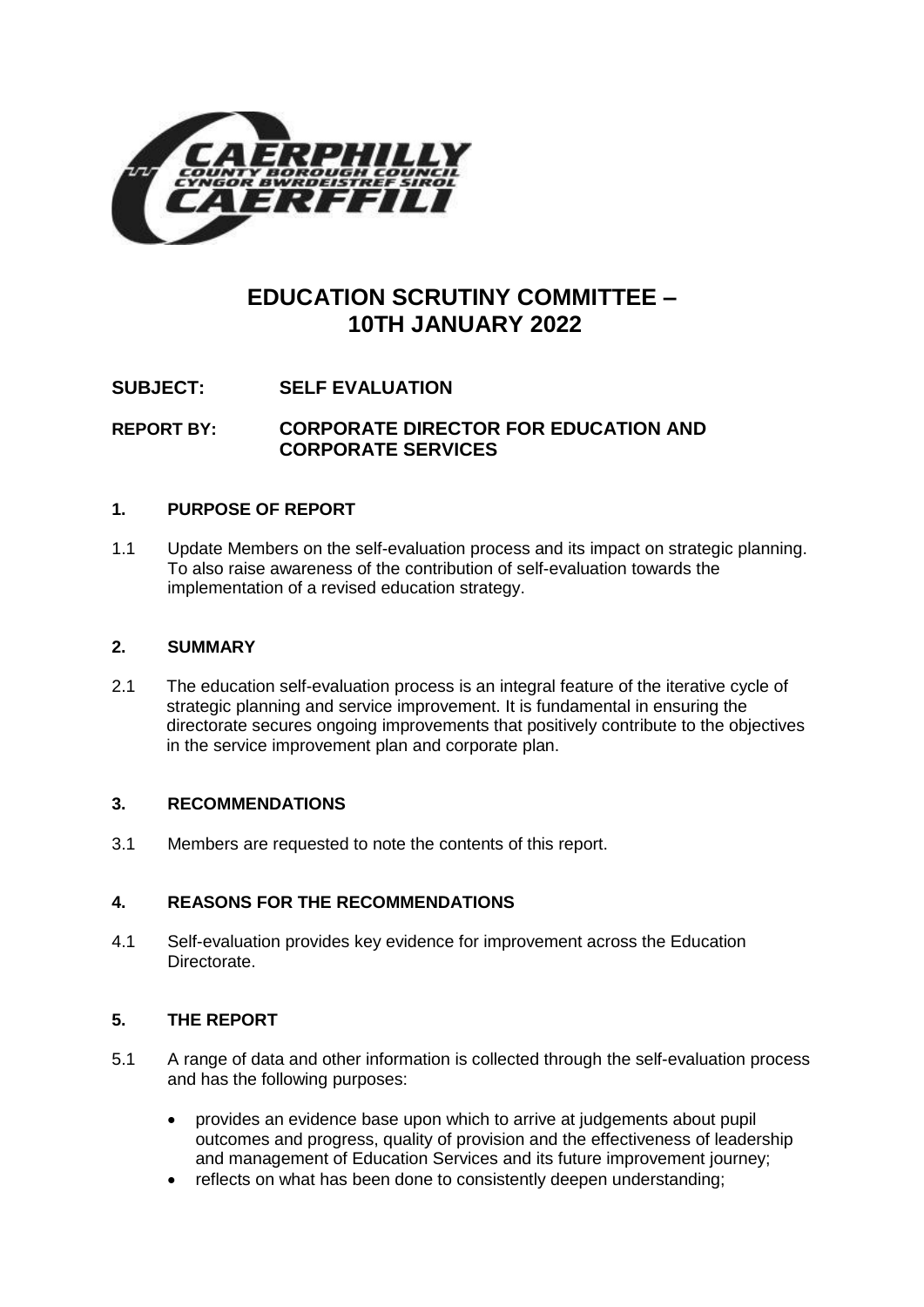- recognises and celebrates good practice and where appropriate uses this to support others in line with Caerphilly LA's vision for education;
- ensures that stakeholders understand the context of the organisation and the contribution that they can make towards further improvement;
- improves the performance, impact and effectiveness of the directorate services and its constituent parts, including commissioned services, so that Members and Regulators can hold officers, the school improvement service, education and youth settings to greater account;
- evaluates value for money across services; and
- quality assures our contribution to overall corporate objectives.
- 5.2 An effective self-evaluation process will lead to the following:
	- strategic and operational plans which are monitored against clear targets and success criteria;
	- purposeful activities linked to continuing professional development;
	- improved provision for education and youth support services; and
	- accelerated outcomes on the standards and quality of education and wellbeing for all learners across the Caerphilly Local Authority.
- 5.3 The Caerphilly Education directorate self-evaluation links directly to the Estyn Local Government Education Services Inspection Framework (LGES) and our wider local authority priorities. This enables us to have an accurate and up to date picture of our strengths and areas for development across all areas of our work.
- 5.4 The three inspection areas of the LGES inspection framework are set out below.

#### **Inspection area 1 – Outcomes**

- Standards and progress overall
- Standards and progress of specific groups
- Wellbeing and attitudes to learning

#### **Inspection area 2 – Education Services**

- Support for school improvement
- Support for vulnerable learners
- Other education support services

#### **Inspection area 3 – Leadership and management**

- Quality and effectiveness of leaders and managers
- Self-evaluation and improvement planning
- Professional learning
- Safeguarding arrangements
- Use of resources
- 5.5 The range of self-evaluation activities that take place across the education directorate include:
	- Monitoring and evaluation reports that identify progress against the corporate plan objectives and/or emerging priorities in the service improvement plan;
	- Focused self-evaluation sessions to promote consistency and coherence in our approach to achieving quality self-evaluation outcomes. This can also include stakeholders who do not work within the education directorate;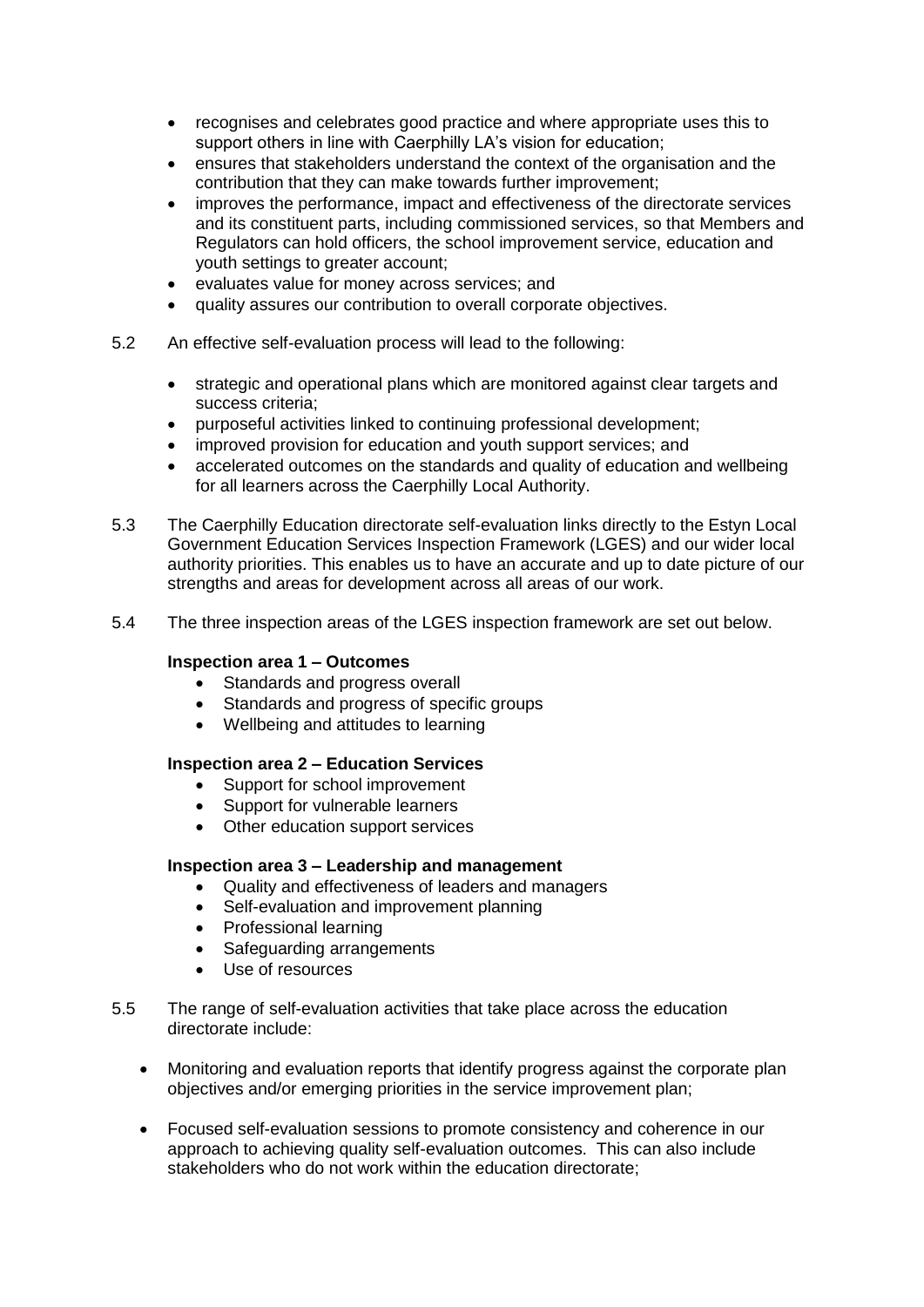- Termly monitoring of the impact of the work identified in service improvement action plans;
- Regional peer moderation;
- Use of data to support evaluations. Data are represented in monitoring and evaluation reports, service improvement plans, and the Directorate Performance Assessment;
- Stakeholder voice activities including the Youth and Junior Forum;
- Consultation processes with key stakeholders (including scrutiny committee) on strategic decisions and planning.

Examples of monitoring and evaluation reports in autumn term 2021 include:

- How effective is support for LAC pupils?
- Evaluate the delivery of ESF employability projects delivery and Adult Community Learning (Adult Education) delivery during 2020/2021.
- Do we effectively manage school places to meet the needs of our communities?
- Priorities for Elective Home Education (EHE)
- Priorities for the Educational Psychology Service (EPS) for academic year 2021/22.
- Professional Learning and Development healthy schools case study.
- Evaluating the effectiveness of Library Services engagement with children and young people.
- Evaluate how the LA carries out its statutory duties for identifying children & young people in employment.
- Explore the pattern of attendance and exclusions for academic year 2020/2021 and share identified areas for development.
- Evaluate progress made to date with regards EOTAS provision and agreed strategy.
- Highlight how the LA carries out its statutory responsibilities for safeguarding.
- Identify progress re. implementation of Edtech project and consider next steps with regards to infrastructure, devices and curriculum.

Monitoring and evaluation reports are scheduled during the academic year and are subject to scrutiny by senior and middle managers, who act as consultees providing guidance and advice. Actions arising from these sessions are followed up at the appropriate time.

### 5.6 Service Improvement Plan

Education priorities continue to be identified annually via the Service Improvement Plan and termly monitoring and evaluation processes. In September 2020, the SIP was amended to address the immediate needs of the covid-19 pandemic. Ongoing monitoring and evaluation processes have identified a range of emerging priorities for 2021-22:

- 1. Re-ignite, recover and reform learning in order to raise standards of learning;
- 2. Improve the aspiration, engagement and progress of vulnerable learners;
- 3. Further develop the strategic vision for EOTAS;
- 4. Further reduce the number of NEET young people at the point of leaving compulsory education and beyond;
- 5. Improve pupil attendance;
- 6. Effective Management and Implementation of the 21st Century Schools Programme;
- 7. Ensure that all disadvantaged learners make appropriate progress so that attainment is in line with their peers.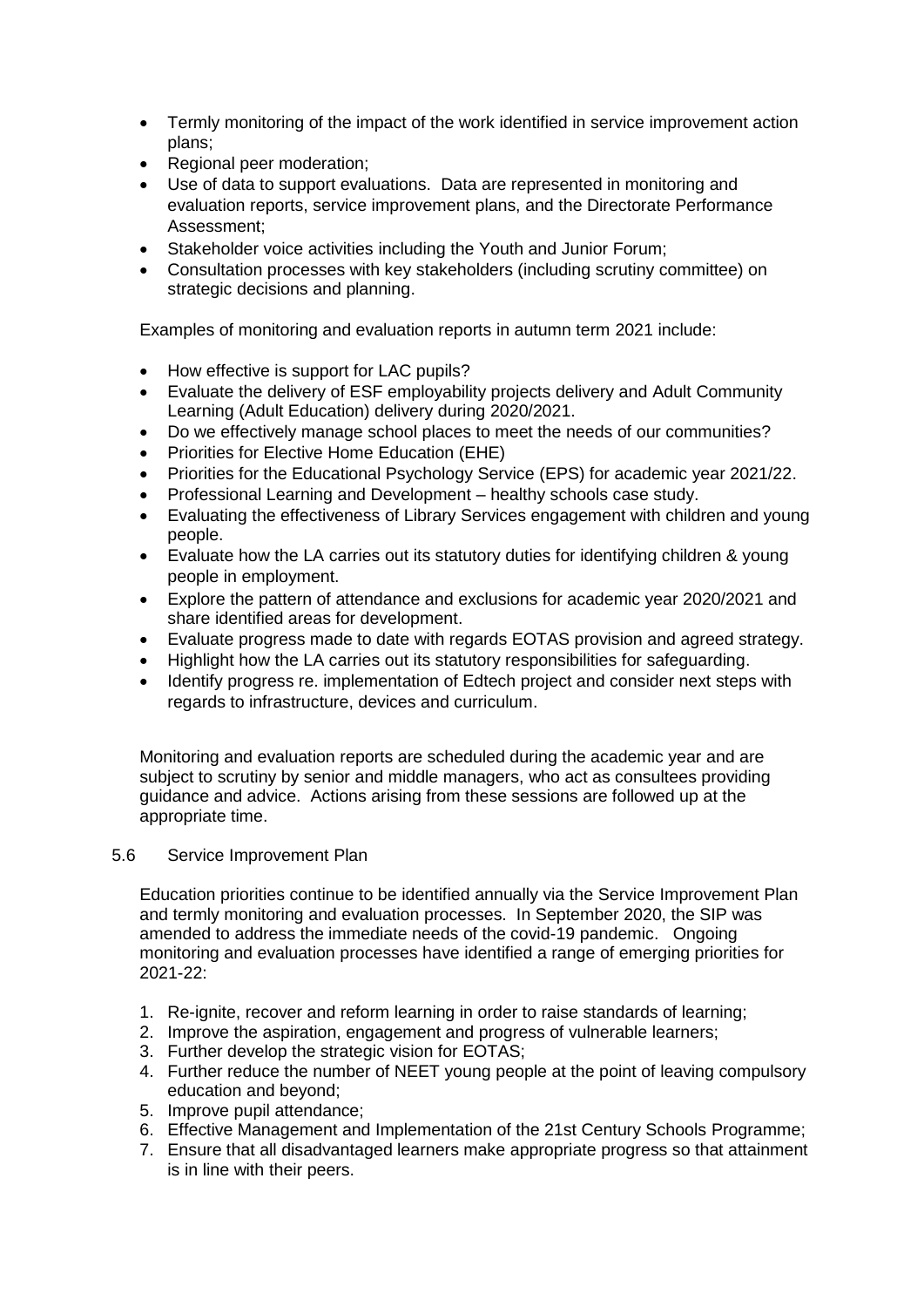The most recent service improvement plan (2021-22) includes action plans written by service areas that take account of the emerging priorities listed above.

#### 5.7 Re-ignite, recover, reform – Transition to a new Education Strategy

In response to the challenges faced over the past 18 months, all service areas across the education directorate are reflecting upon recent events and considering how service re-shaping could address current and future challenges. There will be a revised five-year Education Strategy, which will support schools where the following Service Improvement Plan descriptors will be adopted:

**Reignite** – inspire and promote creative learning, engage learners, encouraging those that are reluctant;

**Recover** – accurately assess and evaluate, implement appropriate intervention and provision;

**Reform** – build on recent advances in the use of digital technology, develop newlyimplemented methodology to accelerate learning.

Our Education Strategy will directly correlate with the Welsh Government plans to Renew and Reform. Welsh Government acknowledges the pandemic has had a significant impact on learners and disruption has been a significant challenge. The key areas, which WG and CCBC will address are as follows:

- Learners will need support to develop a secure foundation for learning;
- Learners will need support to continue to progress, developing their skills, knowledge and understanding;
- Practitioners will need support for their own wellbeing:
- The educational system is already working towards reform.

The evidence from Welsh Government suggests that the pandemic has affected some groups of learners more than others. Therefore, the nature of Education Strategy needs to reflect this additional concern, recognising and supporting different groups of learners in the appropriate way. In particular:

- vulnerable or disadvantaged learners, and learners with ALN have not necessarily had access to the support they need; some may have faced challenges with distance learning, and some with readjusting to face-to-face learning. We need also to support those learners whose circumstances have changed during the pandemic, who may not have previously fallen into this category;
- learners in Early Years education are at a critical stage for language, social, emotional, physical and cognitive development. Pupils risk missing key development milestones, which could impact on their emotional wellbeing, communication and learning development. They may have specific challenges in finding a sense of belonging in their schools or settings, or in being away from their families;
- learners in post-16 and transition and those moving into post-16 provision will be concerned with progressing to their next steps, as well as their longer-term employability and skills. These learners will have experienced particular pressures and uncertainty, and their confidence will have been affected;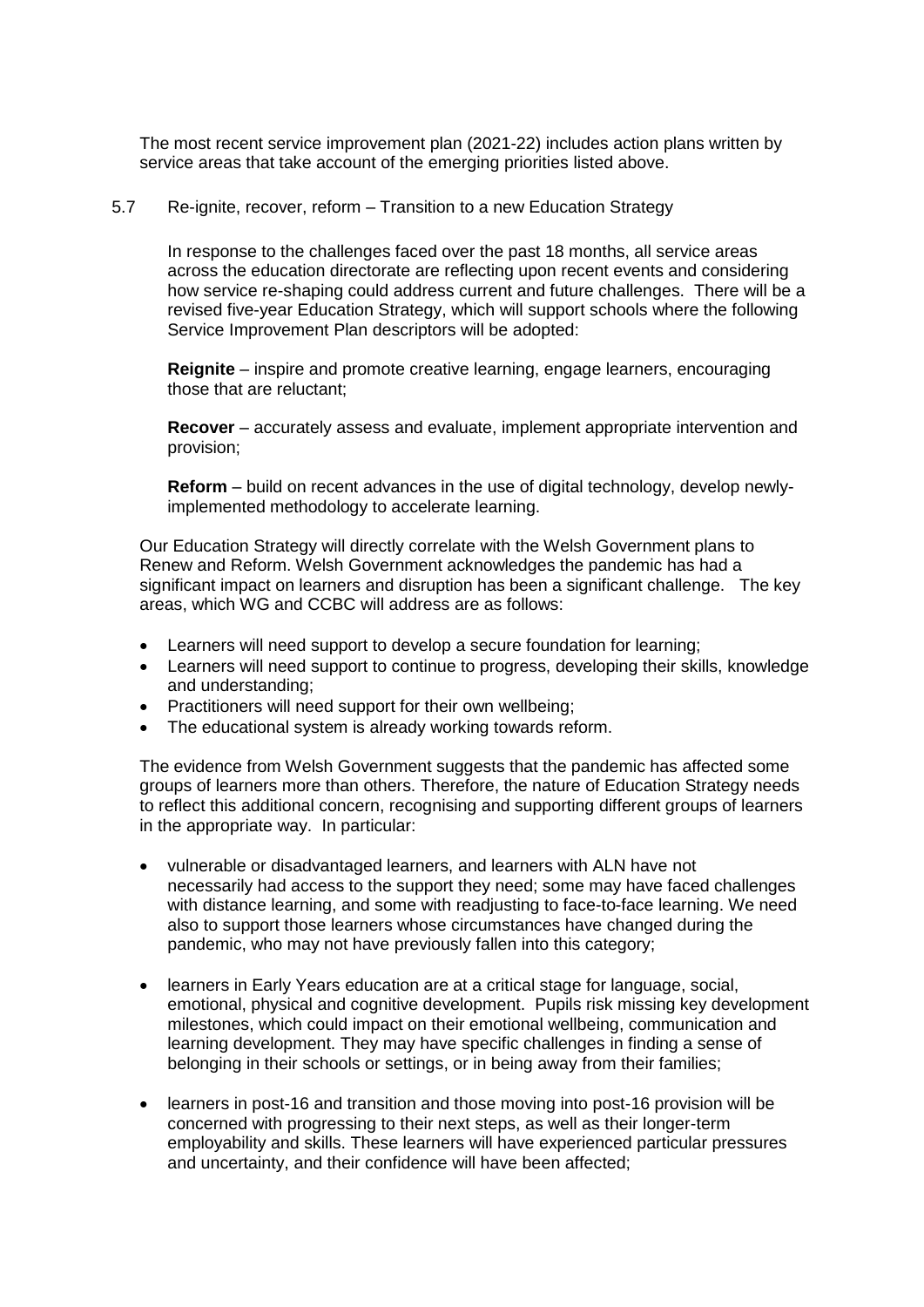specific challenges for Welsh immersion learners in English-speaking households, and learners transitioning from Year 6 to Year 7.

The purpose of the revised Education Strategy:

- Identify and reset priorities for the Local Authority based on high expectations and ambition for all learners, with focus on standards, progress and provision;
- developing a strong, consistent and strategic vision that takes account of the challenges presented through the Covid-19 pandemic;
- Ensuring all stakeholders engage and adopt the vision outlined in the strategy;
- Identify a set of agreed milestones that monitor our effectiveness as a Local Authority;
- Agree a set of principles around how we work together to maximise efficiency and productivity;
- Support the implementation of recent Local Authority strategies including the Inclusion Compendium, Engagement and Progression strategy, and the Edtech digital initiative;
- Ensure financial decisions impact directly on learner provision and achievement, including the 21st century schools strategy;
- Build on the strengths of the Shared Ambitions strategy;
- Implementing Curriculum and ALN reform for the benefit of all learners;
- Reassert focus on standards and skills with particular focus on literacy, numeracy, digital skills and vocational learning.

Actions to implement the revised education strategy:

- Undertake a review to consider the impact of the 'Shared Ambitions' strategy, identifying strengths and areas for development. Findings from review to inform future strategy;
- Undertake a rigorous scrutiny of available self-evaluation data including monitoring and evaluation reports, service improvement plans, quantitative and qualitative data;
- Undertake a number of question and feedback sessions with focus groups that will be used to identify the main areas for support and consider milestones to track progress. Engagement groups will include the Youth forum, school councils, Governor network, education practitioners, parents/carers, other LA directorates, and education partners;
- Write the education strategy that takes into account the findings gathered from the above. The content to include milestones that allow stakeholders to track the impact of the strategy;
- Implement the strategy within wider strategic planning. This will include embedding the priorities within future service improvement plans, EAS Business plans and remodeling the Directorate Performance Assessment to reflect changing priorities;
- Implement effective communication of the strategy. This will include a conference for education practitioners to launch the strategy, sharing the strategy with parent and youth forums, and utilising social media. Easy access versions to be produced to support all members of the Caerphilly community.

### 5.8 **Conclusion**

Educational activity in the authority is to be reviewed as part of the transition to a revised Education Strategy, all within the context of the reignition, recovery and reformation agenda that supports current and post-pandemic development.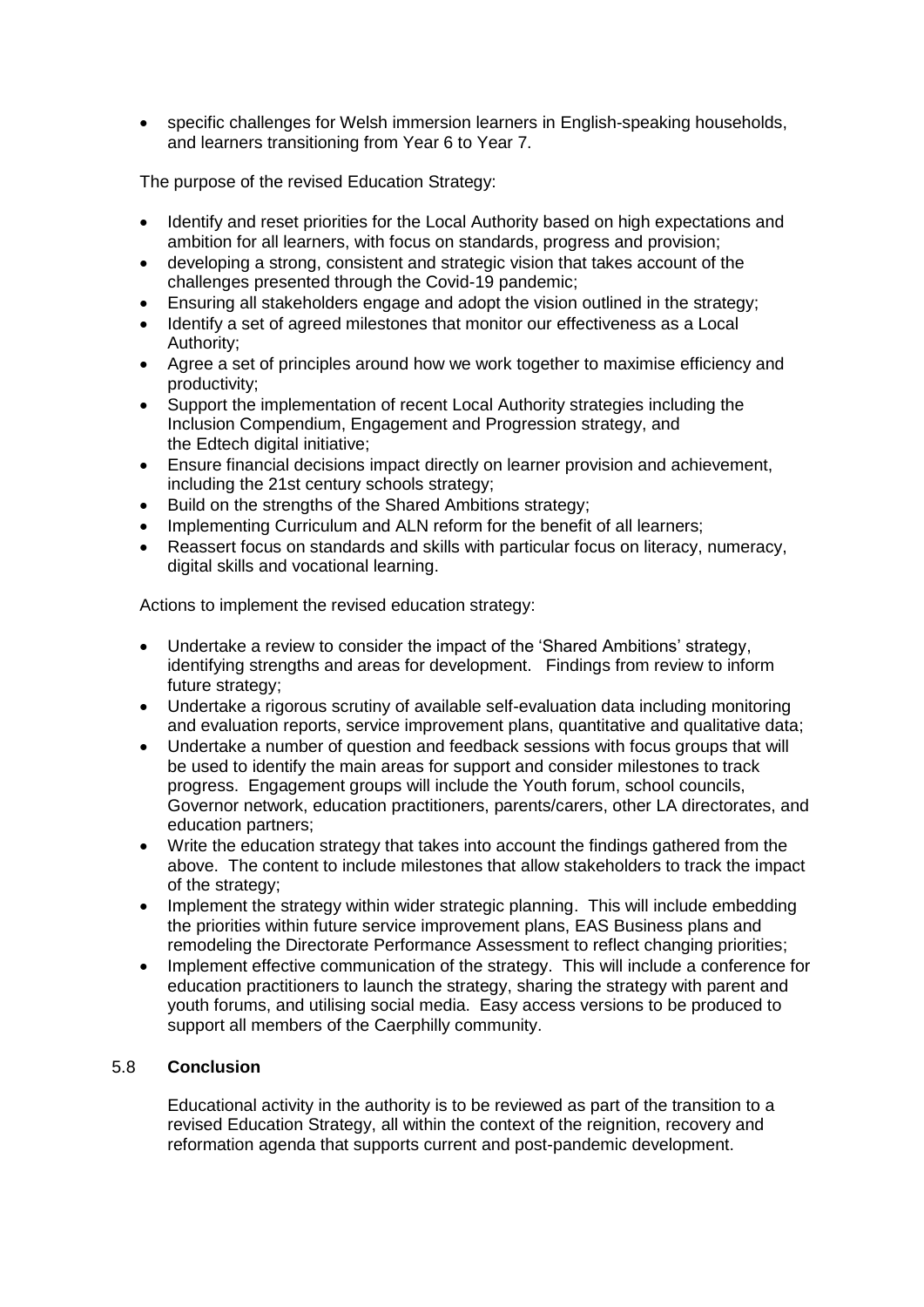The review will be comprehensive and triangulated and based on the proven quality and monitoring mechanisms now in place, drawing on the self-evaluation activities of all stakeholders in the educational context.

Educational priorities will include a focus on support for those with specific needs, balanced with a focus for all on learning standards and skills development.

All service areas across the Education Directorate understands the importance and need for self-evaluation as key evidence for improvement.

## **6. ASSUMPTIONS**

6.1 No related assumptions have been felt to be necessary in relation to this report.

## **7. SUMMARY OF INTEGRATED IMPACT ASSESSMENT**

7.1 There are no specific recommendations as this is not an operational document and there are no delivery implications. The IIA is attached as Appendix 1.

### **8. FINANCIAL IMPLICATIONS**

8.1 There are no financial implications with respect to this report.

### **9. PERSONNEL IMPLICATIONS**

9.1 There are no personnel implications with respect to this report.

### **10. CONSULTATIONS**

10.1 The draft report was distributed as detailed below. All comments received will be reflected in the next version of the report.

### **11. STATUTORY POWER**

- 11.1 Education Act 1996 Shared Ambitions Equality Act 2010 'Shared Purpose: Shared Future, Statutory Guidance on the Well-Being of Future Generations (Wales) Act 2015', and in particular SPSF 3 – Annex B, which is issued in accordance with Section 17(3) of the Children and Families (Wales) Measure 2010 and applies to local authorities in respect of local well-being plans and whenever they take decisions which might affect children and young people.
- Appendix 1: Integrated Impact Assessment
- Author: Paul Warren Strategic Lead for School Improvement
- Consultees: Dave Street, Acting Chief Executive Richard Edmunds, Corporate Director of Education and Corporate Services